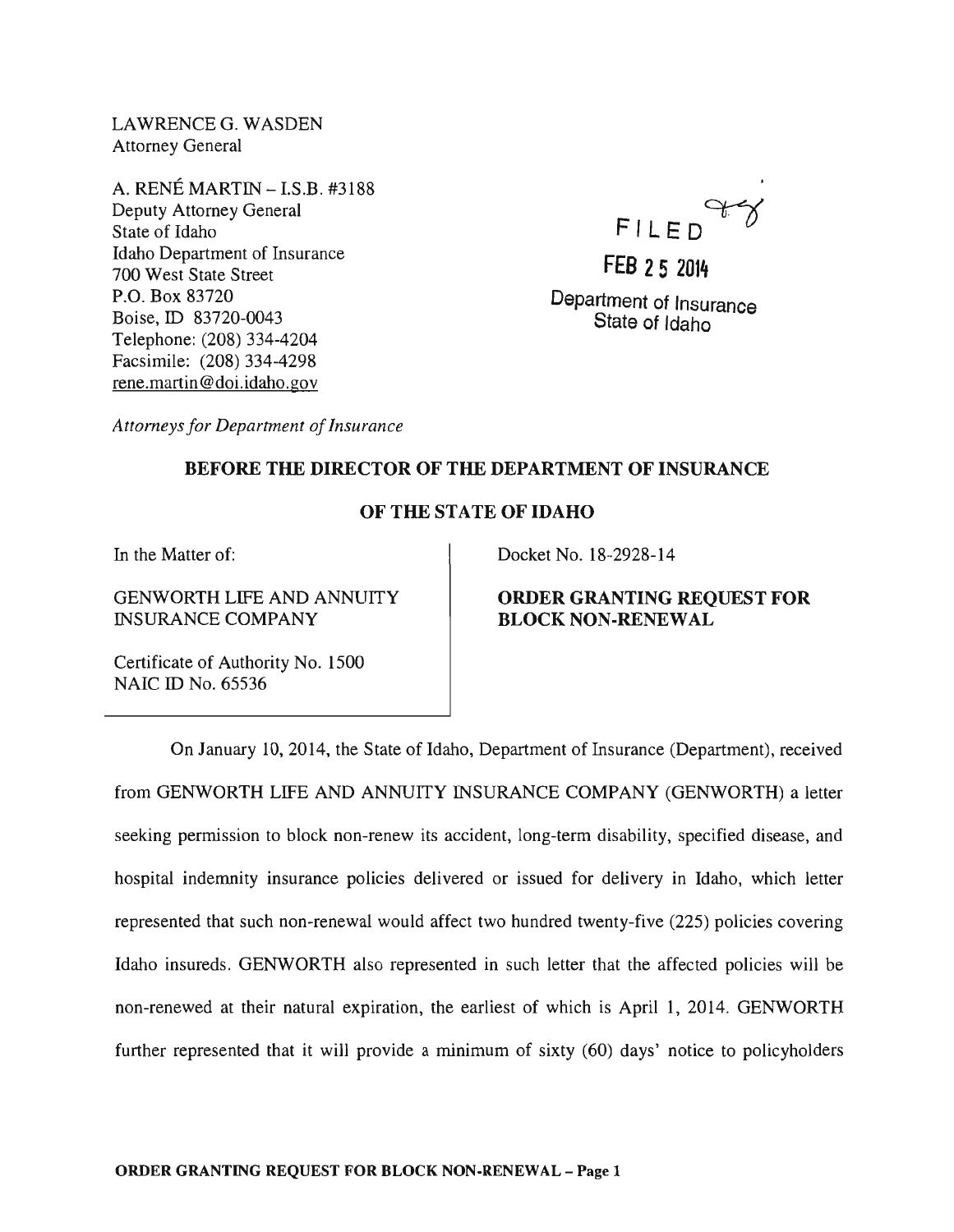affected by the non-renewals authorized by this order, or such longer notice period as provided in the notice provisions included in the company's applicable insurance policies.

The Director, having reviewed the foregoing and the requirements of Idaho Code § 41- 1841(1), and acting pursuant to the authority set forth in Idaho Code § 41-210(2),

THE DIRECTOR HEREBY FINDS that the proposed effective date of the contemplated block non-renewal does not comply with the one hundred twenty (120) day notice requirement to the Director, as set forth in Idaho Code § 41-1841(1); however, the Director finds that waiver of such notice requirement, in view of the minimum 60-day notice to affected insureds as represented by GENWORTH, is not detrimental to the affected policyholders.

NOW THEREFORE, IT IS HEREBY ORDERED that GENWORTH is authorized, pursuant to Idaho Code § 41-1841, to effectuate a block non-renewal of its accident, long-term disability, specified disease, and hospital indemnity insurance policies delivered or issued for delivery in Idaho beginning no sooner than April 1, 2014. Based on GENWORTH's representation, such non-renewal will affect two hundred twenty-five (225) policies covering Idaho insureds. GENWORTH shall provide a minimum of sixty (60) days' notice to policyholders affected by the non-renewals authorized by this order, or such longer notice period as provided in the notice provisions included in the company's applicable insurance policies.

THIS ORDER is a final order of the Director and is EFFECTIVE IMMEDIATELY. DATED this  $\frac{25}{\text{day}}$  of February, 2014.

> STATE OF IDAHO DEPARTMENT OF INSURANCE

Jep. Director

WILLIAM W. DEAL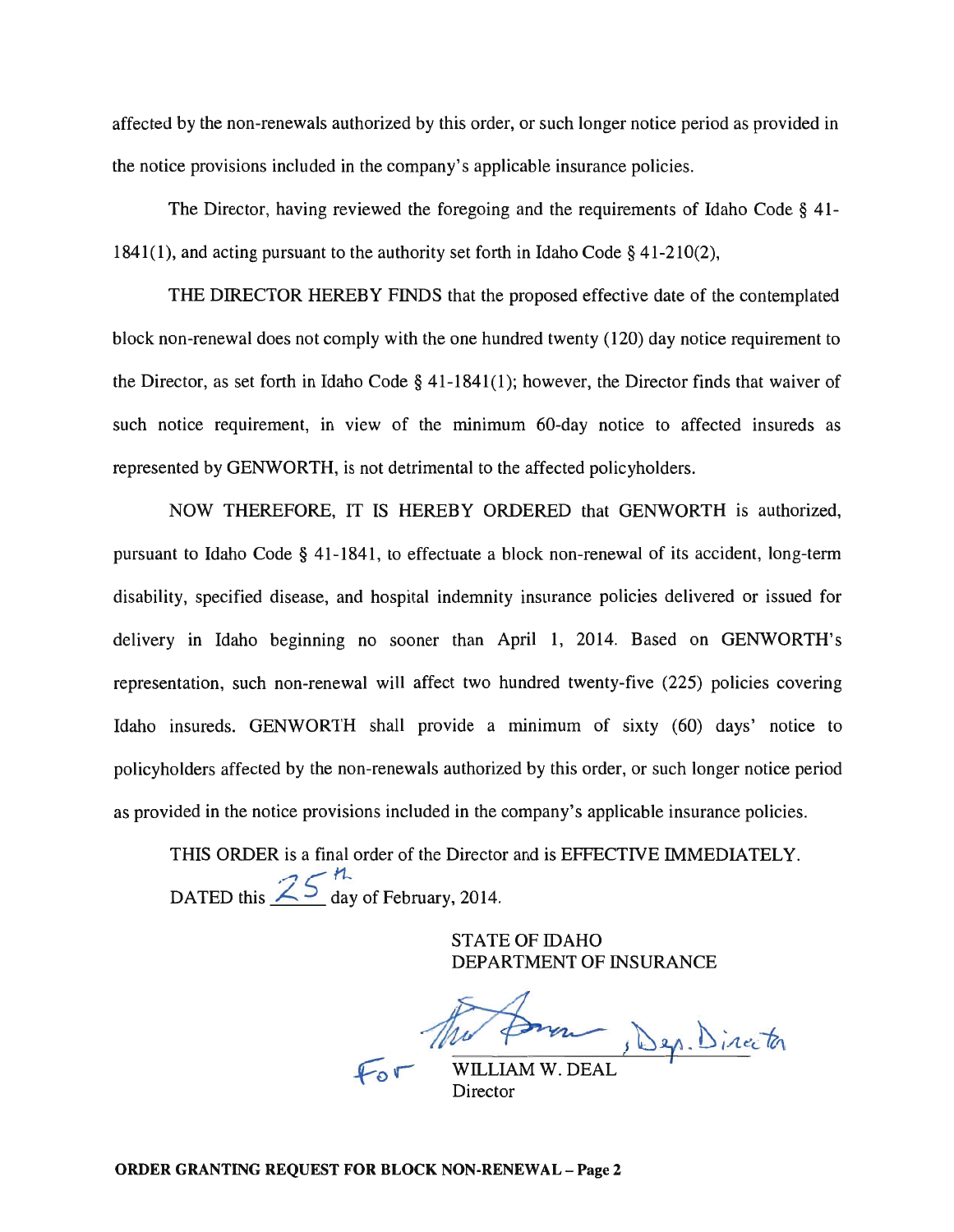#### NOTIFICATION OF RIGHTS

This is a final order of the Director. Any party may file a motion for reconsideration of this final order within fourteen (14) days of the service date of this order. The agency will dispose of the petition for reconsideration within twenty-one (21) days of its receipt, or the petition will be considered denied by operation of law. *See* Idaho Code § 67-5246(4).

Pursuant to Idaho Code §§ 67-5270 and 67-5272, any party aggrieved by this final order or orders previously issued in this case may appeal this final order and all previously issued orders in this case to district court by filing a petition in the district court of the county in which:

- i. A hearing was held,
- ii. The final agency action was taken,
- iii. The party seeking review of the order resides, or operates its principal place of business in Idaho, or
- iv. The real property or personal property that was the subject of the agency action is located.

An appeal must be filed within twenty-eight (28) days of (a) the service date of this final order, (b) an order denying petition for reconsideration, or (c) the failure within twenty-one (21) days to grant or deny a petition for reconsideration, whichever is later. *See* Idaho Code § 67- 5273. The filing of an appeal to district court does not itself stay the effectiveness or enforcement of the order under appeal.